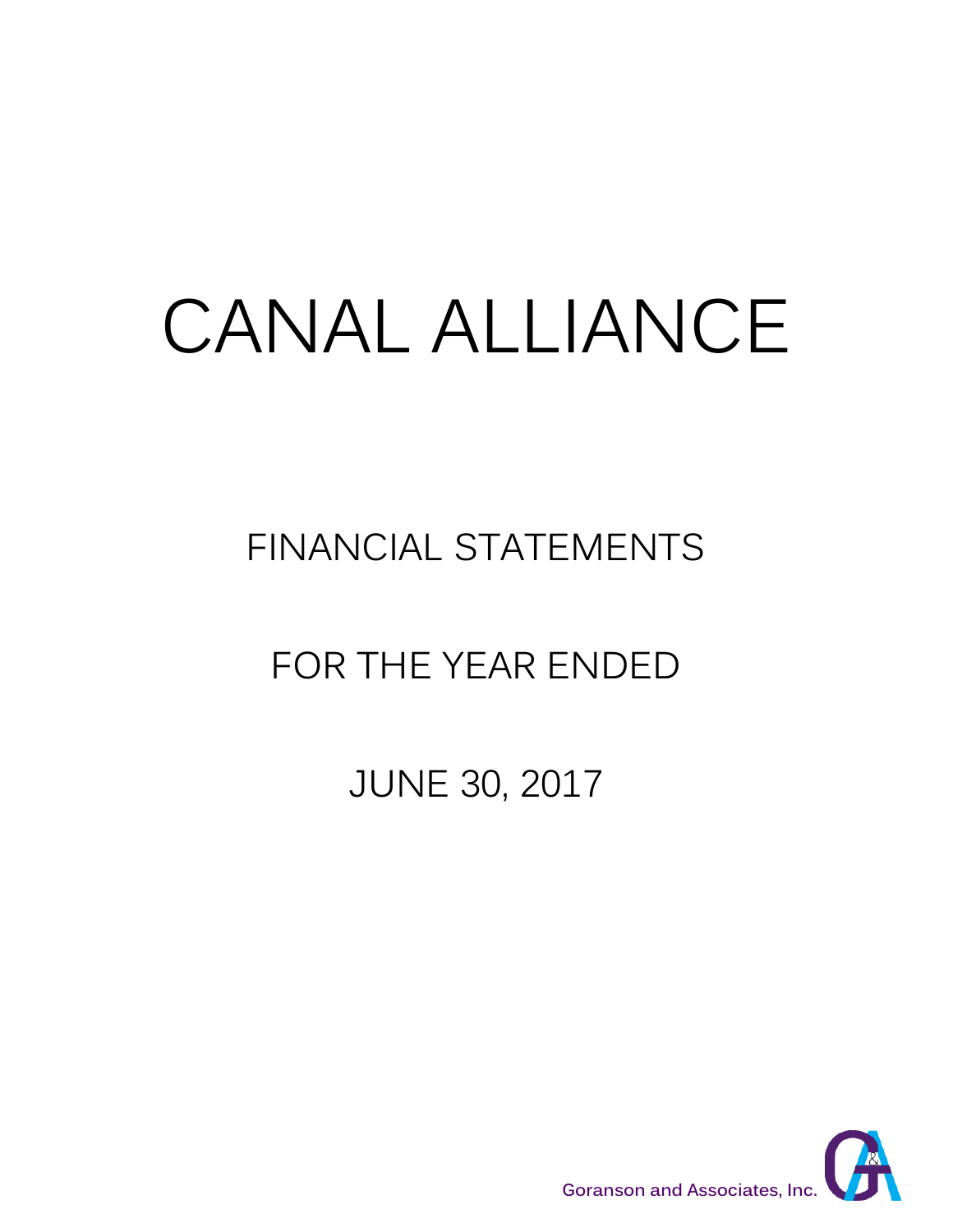# TABLE OF CONTENTS

|                                 | Page     |
|---------------------------------|----------|
| INDEPENDENT AUDITOR'S REPORT    | $1 - 2$  |
| FINANCIAL STATEMENTS:           |          |
| Statement of Financial Position | $3 - 4$  |
| Statement of Activities         | 5        |
| Statement of Functional Expense | 6        |
| Statement of Cash Flows         | 7        |
| Notes to Financial Statements   | $8 - 18$ |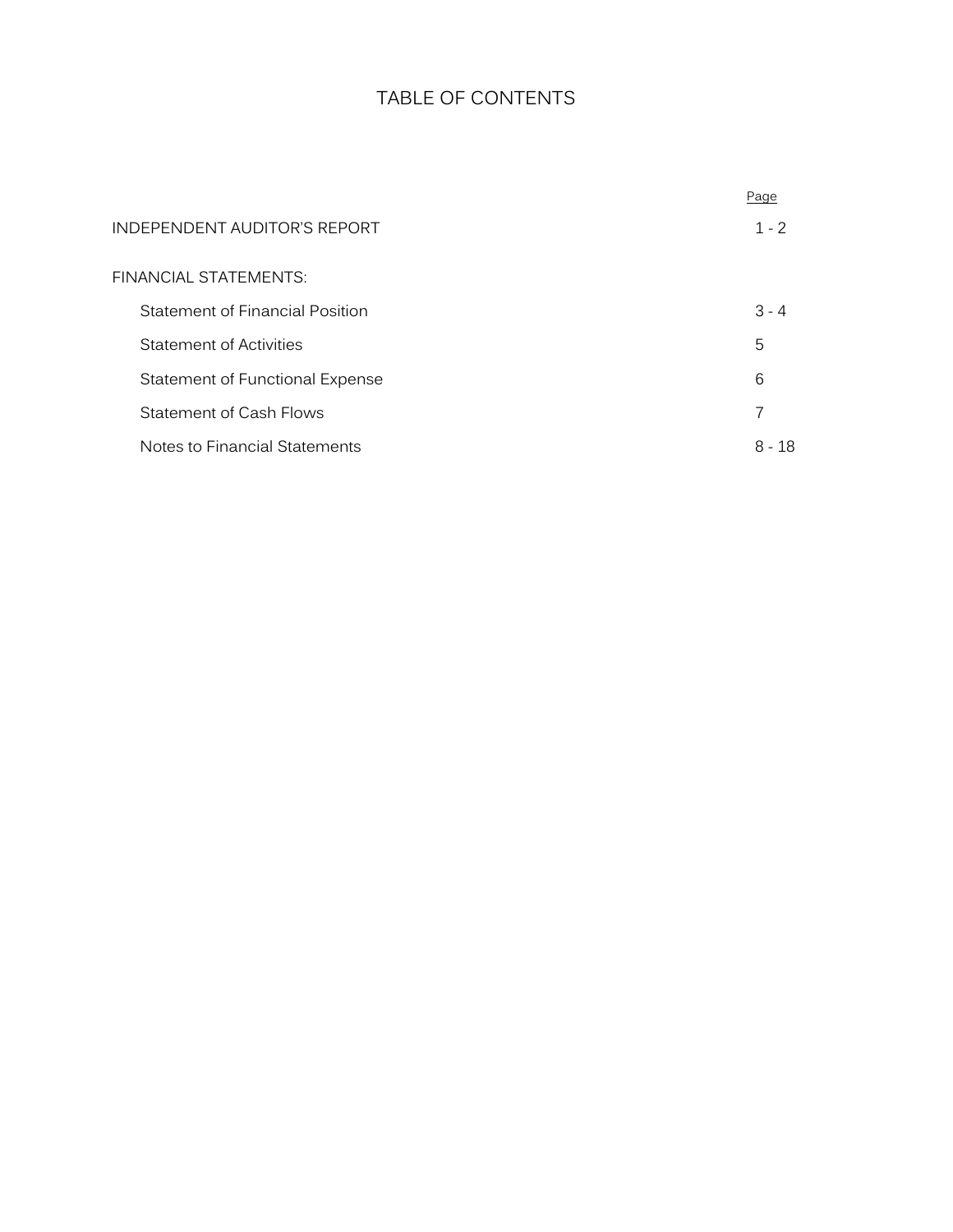### INDEPENDENT AUDITOR'S REPORT

To the Board of Directors of Canal Alliance San Rafael, California

We have audited the accompanying financial statements of the Canal Alliance (a nonprofit corporation), which comprise the statement of financial position as of June 30, 2017, and the related statements of activities, functional expenses, and cash flows for the year then ended, and the related notes to the financial statements.

#### **Management's Responsibility for the Financial Statements**

Management is responsible for the preparation and fair presentation of these financial statements in accordance with accounting principles generally accepted in the United States of America; this includes the design, implementation, and maintenance of internal control relevant to the preparation and fair presentation of financial statements that are free from material misstatement, whether due to fraud or error.

#### **Auditor's Responsibility**

Our responsibility is to express an opinion on these financial statements based on our audit. We conducted our audit in accordance with auditing standards generally accepted in the United States of America. Those standards require that we plan and perform the audit to obtain reasonable assurance about whether the financial statements are free from material misstatement.

An audit involves performing procedures to obtain audit evidence about the amounts and disclosures in the financial statements. The procedures selected depend on the auditor's judgment, including the assessment of the risks of material misstatement of the financial statements, whether due to fraud or error. In making those risk assessments, the auditor considers internal control relevant to the entity's preparation and fair presentation of the financial statements in order to design audit procedures that are appropriate in the circumstances, but not for the purpose of expressing an opinion on the effectiveness of the entity's internal control. Accordingly, we express no such opinion. An audit also includes evaluating the appropriateness of accounting policies used and the reasonableness of significant accounting estimates made by management, as well as evaluating the overall presentation of the financial statements.

We believe that the audit evidence we have obtained is sufficient and appropriate to provide a basis for our audit opinion.

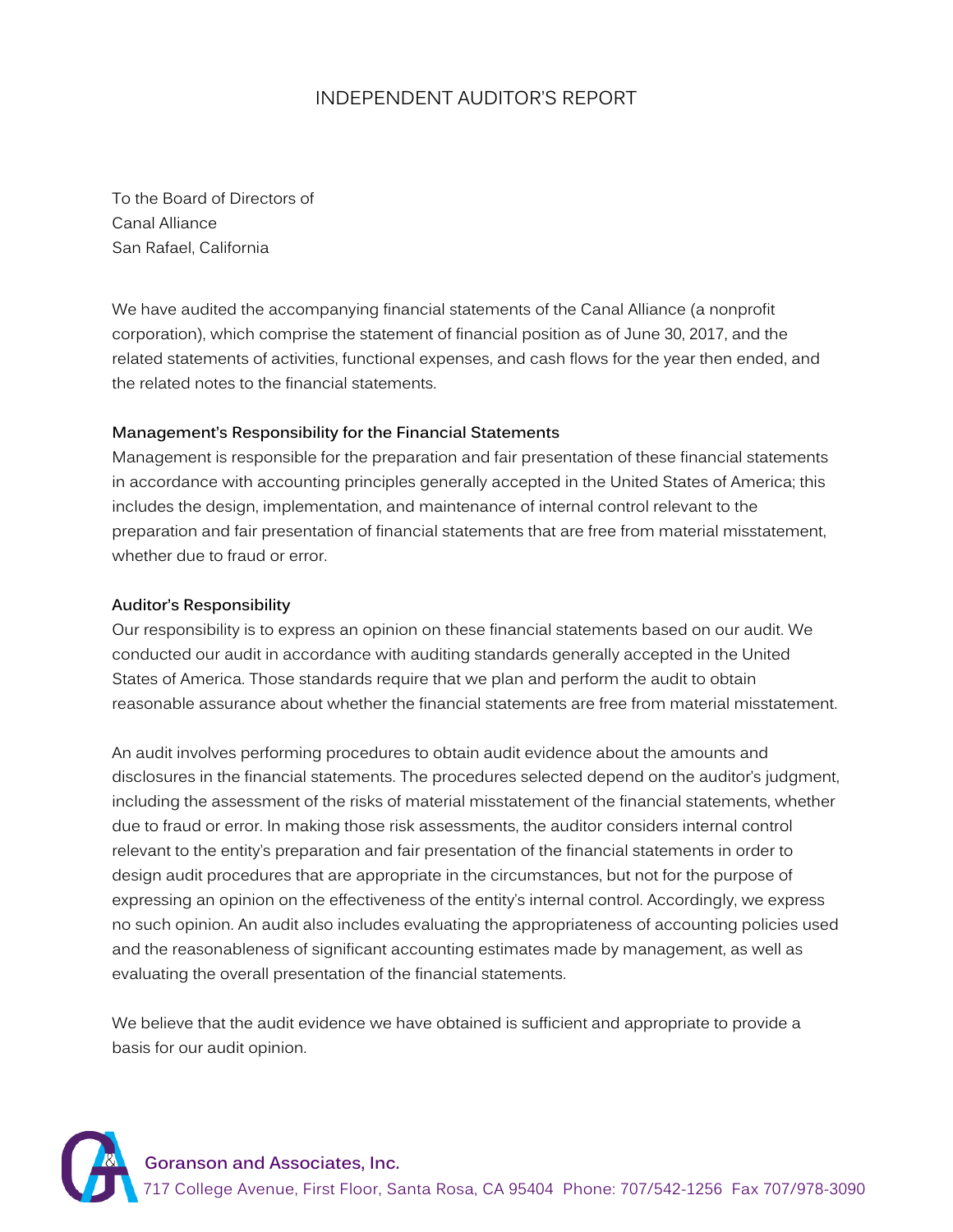#### **Opinion**

In our opinion, the financial statements referred to above present fairly, in all material respects, the financial position of the Canal Alliance as of June 30, 2017, and the changes in its net assets and its cash flows for the year then ended in accordance with accounting principles generally accepted in the United States of America.

#### **Report on Summarized Comparative Information**

We have previously audited the Canal Alliance's financial statements for the year ended June 30, 2016, and we expressed an unmodified audit opinion on those audited financial statements in our report dated November 16, 2016. In our opinion, the summarized comparative information presented herein as of and for the year ended June 30, 2016, is consistent, in all material respects, with the audited financial statements from which it has been derived.

# Goranson and Associates, Inc.

December 8, 2017 Santa Rosa, California

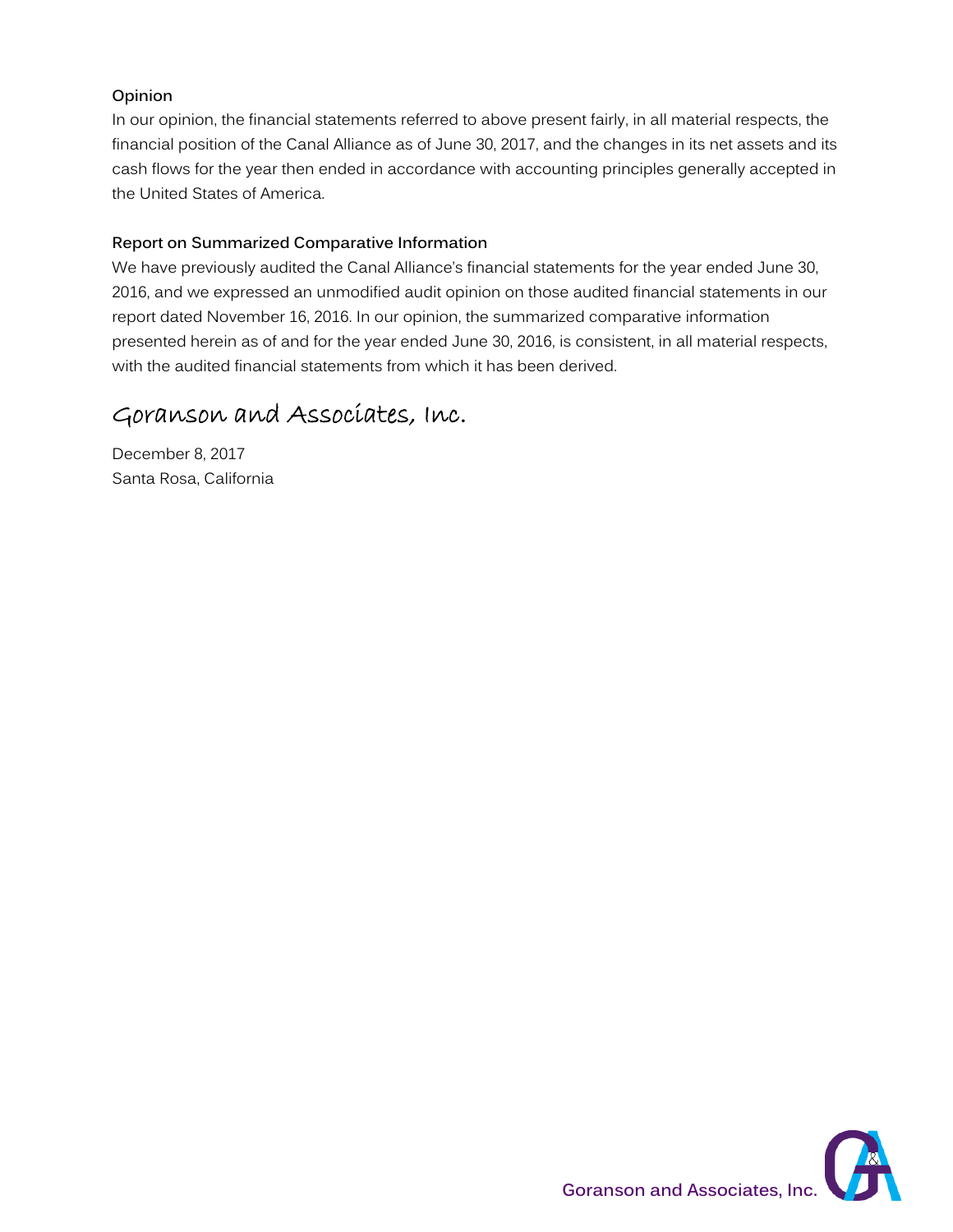### CANAL ALLIANCE STATEMENT OF FINANCIAL POSITION JUNE 30, 2017 (with summarized comparative totals for June 30, 2016)

|                                       | 2017            | 2016            |
|---------------------------------------|-----------------|-----------------|
| <b>ASSETS</b>                         |                 |                 |
| Current assets:                       |                 |                 |
| Cash                                  | \$<br>1,905,828 | 894,896<br>\$   |
| Short term investments                | 50,396          | 50,250          |
| Grants and contracts receivable,      |                 |                 |
| net of bad debt allowance of \$23,642 | 1,203,910       | 1,412,157       |
| Accounts and other receivables        | 4,452           | 82,433          |
| Prepaid expenses and other assets     | 37,443          | 42,878          |
| Total current assets                  | 3,202,029       | 2,482,614       |
| Fixed assets:                         |                 |                 |
| Land                                  | 463,735         | 463,735         |
| Buildings and improvements            | 1,397,798       | 1,397,798       |
| Furniture and equipment               | 415,523         | 415,523         |
| Leasehold improvements                | 173,866         | 173,866         |
| Subtotal                              | 2,450,922       | 2,450,922       |
| Less accumulated depreciation         | (1,303,179)     | (1,226,447)     |
| Net fixed assets                      | 1,147,743       | 1,224,475       |
| Other assets:                         |                 |                 |
| Beneficial interest in assets held    |                 |                 |
| by Marin Community Foundation         | 80,894          | 72,259          |
| Deposits                              | 2,850           | 2,850           |
| Total other assets                    | 83,744          | 75,109          |
| Total assets                          | 4,433,516<br>\$ | 3,782,198<br>\$ |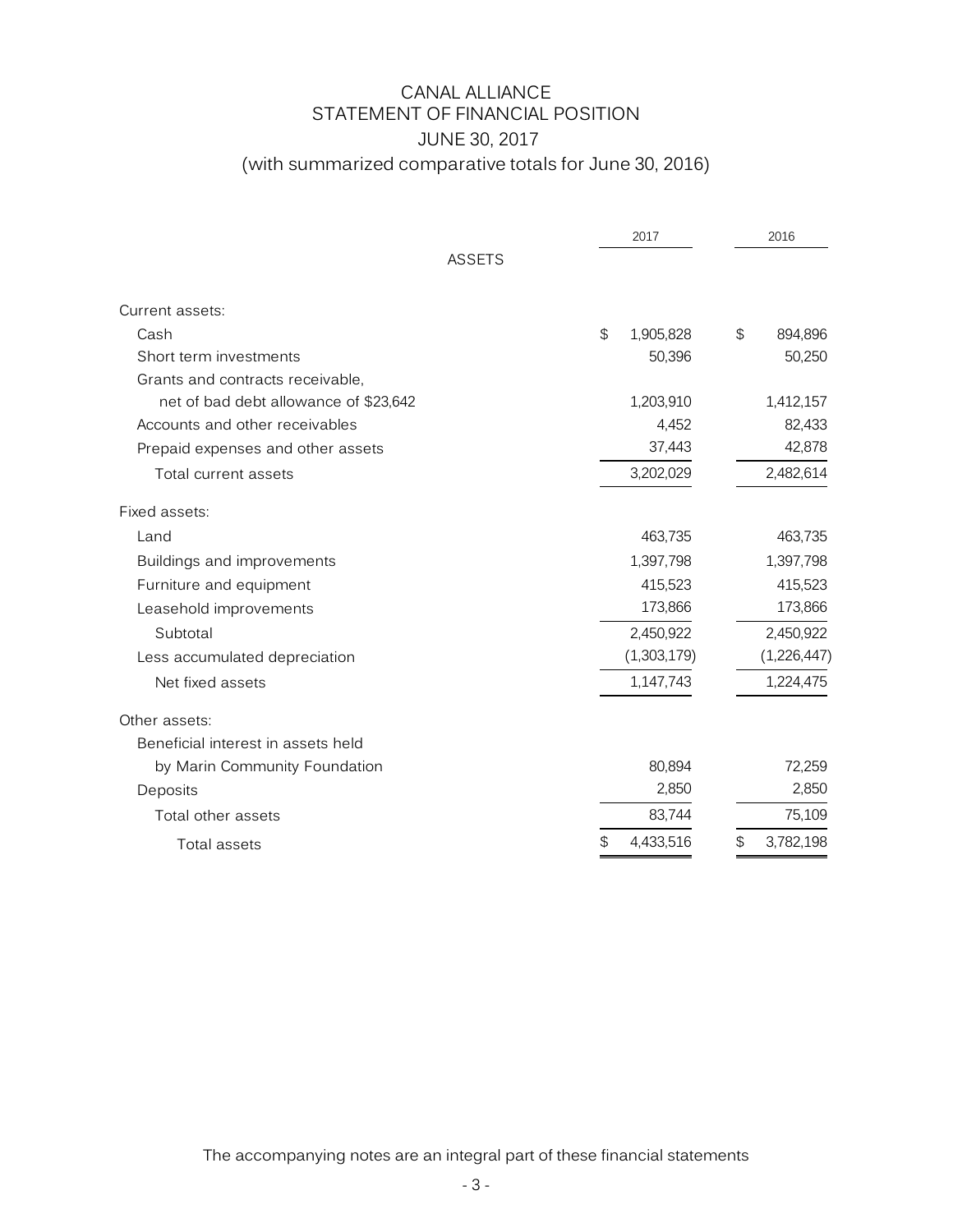# CANAL ALLIANCE STATEMENT OF FINANCIAL POSITION JUNE 30, 2017 (with summarized comparative totals for June 30, 2016)

|                                        | 2017         |                  | 2016      |
|----------------------------------------|--------------|------------------|-----------|
| LIABILITIES AND NET ASSETS             |              |                  |           |
| Current liabilities:                   |              |                  |           |
| Accounts payable and accrued expenses  | \$<br>90,949 | $$\mathfrak{S}$$ | 107,627   |
| Accrued compensation                   | 81,627       |                  | 73,505    |
| Deferred revenue                       |              |                  | 850       |
| Security deposits                      | 9,408        |                  | 9,408     |
| Current portion of long term debt      | 22,189       |                  | 21,502    |
| Total current liabilities              | 204,173      |                  | 212,892   |
| Long-term debt, net of current portion | 895,418      |                  | 917,369   |
| <b>Total liabilites</b>                | 1,099,591    |                  | 1,130,261 |
| Net assets:                            |              |                  |           |
| Unrestricted                           | 1,181,530    |                  | 989,047   |
| Temporarily restricted                 | 2,091,395    |                  | 1,601,890 |
| Permanently restricted                 | 61,000       |                  | 61,000    |
| Total net assets                       | 3,333,925    |                  | 2,651,937 |
| Total liabilities and net assets       | 4,433,516    |                  | 3,782,198 |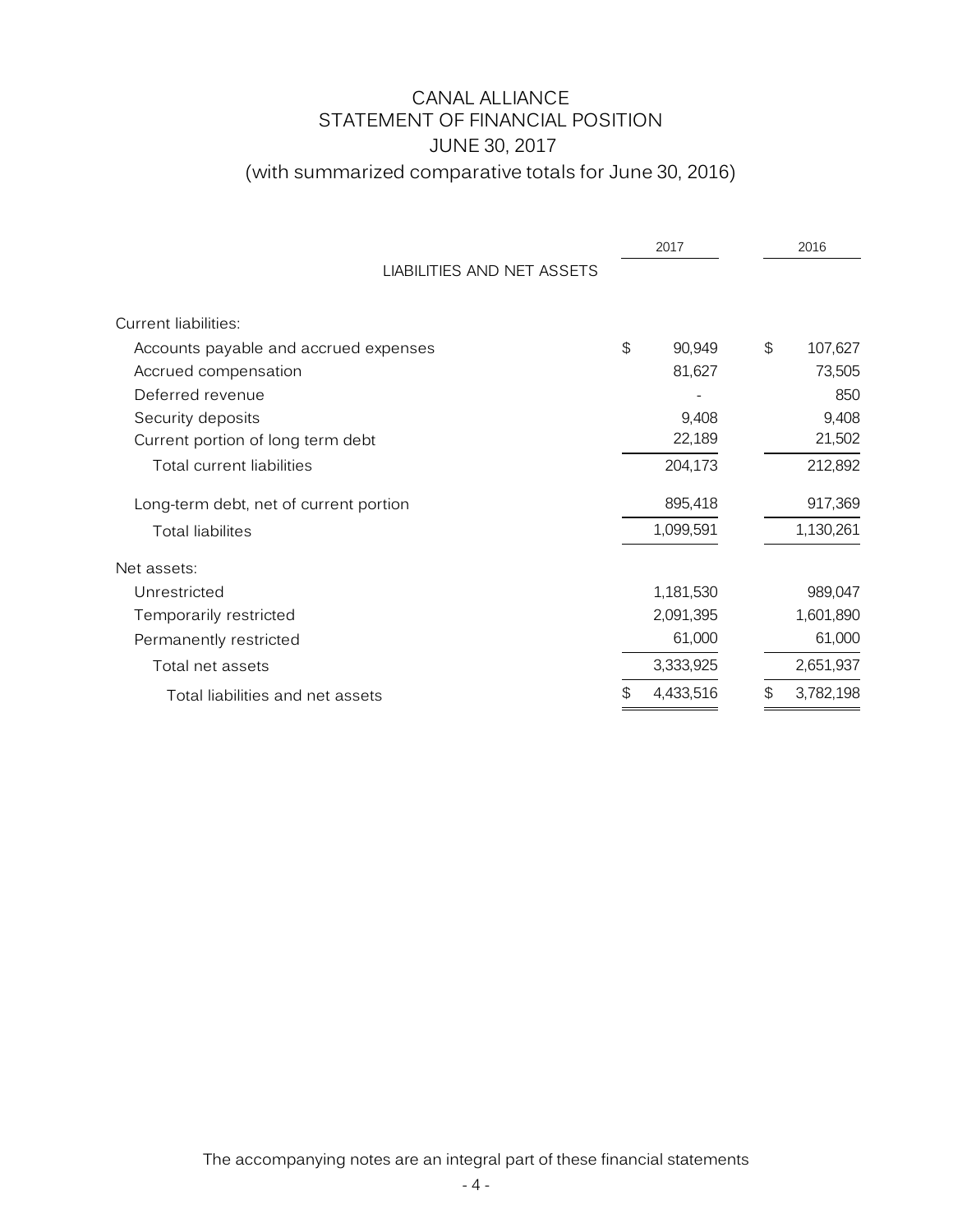# FOR THE YEAR ENDED JUNE 30, 2017 (with summarized comparative totals for the year ended June 30, 2016) CANAL ALLIANCE STATEMENT OF ACTIVITIES

|                                      |               | Temporarily | Permanently  | 2017        | 2016        |
|--------------------------------------|---------------|-------------|--------------|-------------|-------------|
|                                      | Unrestricted  | Restricted  | Restricted   | Total       | Total       |
| SUPPORT AND REVENUE:                 |               |             |              |             |             |
| Grants and awards                    | 930,941<br>\$ | \$1,461,445 |              | \$2,392,386 | \$2,123,406 |
| In-kind contributions                | 1,297,185     |             |              | 1,297,185   | 1,352,820   |
| Contributions                        | 692,542       | 410,000     |              | 1,102,542   | 816,248     |
| Government contracts                 | 640,406       |             |              | 640,406     | 406,372     |
| Program fees                         | 167,513       |             |              | 167,513     | 149,032     |
| Housing rental fees                  | 179,904       |             |              | 179,904     | 179,904     |
| Interest and other income            | 9,821         |             |              | 9,821       | (603)       |
| Net assets released from restriction | 1,381,940     | (1,381,940) |              |             |             |
| Total support and revenue            | 5,300,252     | 489,505     |              | 5,789,757   | 5,027,179   |
| <b>EXPENSES:</b>                     |               |             |              |             |             |
| Program:                             |               |             |              |             |             |
| Family resources                     | 1,747,665     |             |              | 1,747,665   | 1,742,055   |
| Economic development                 | 602,805       |             |              | 602,805     | 614,735     |
| Children and youth services          | 792,007       |             |              | 792,007     | 620,094     |
| Immigration                          | 600,693       |             |              | 600,693     | 476,271     |
| Canal housing                        | 169,181       |             |              | 169,181     | 145,481     |
| Total program services               | 3,912,351     |             |              | 3,912,351   | 3,598,636   |
| Supporting services:                 |               |             |              |             |             |
| Management and general               | 763,568       |             |              | 763,568     | 512,682     |
| Fundraising                          | 431,850       |             |              | 431,850     | 359,022     |
| Total supporting services            | 1,195,418     |             |              | 1,195,418   | 871,704     |
| Total expenses                       | 5,107,769     |             |              | 5,107,769   | 4,470,340   |
| CHANGE IN NET ASSETS                 | 192,483       | 489,505     |              | 681,988     | 556,839     |
| NET ASSETS, BEGINNING                | 989,047       | 1,601,890   | 61,000<br>\$ | 2,651,937   | 1,985,792   |
| Prior period adjustment              |               |             |              |             | 109,306     |
| NET ASSETS, BEGINNING RESTATED       | 989,047       | 1,601,890   | 61,000       | 2,651,937   | 2,095,098   |
| NET ASSETS, ENDING                   | \$1,181,530   | \$2,091,395 | 61,000<br>\$ | \$3,333,925 | \$2,651,937 |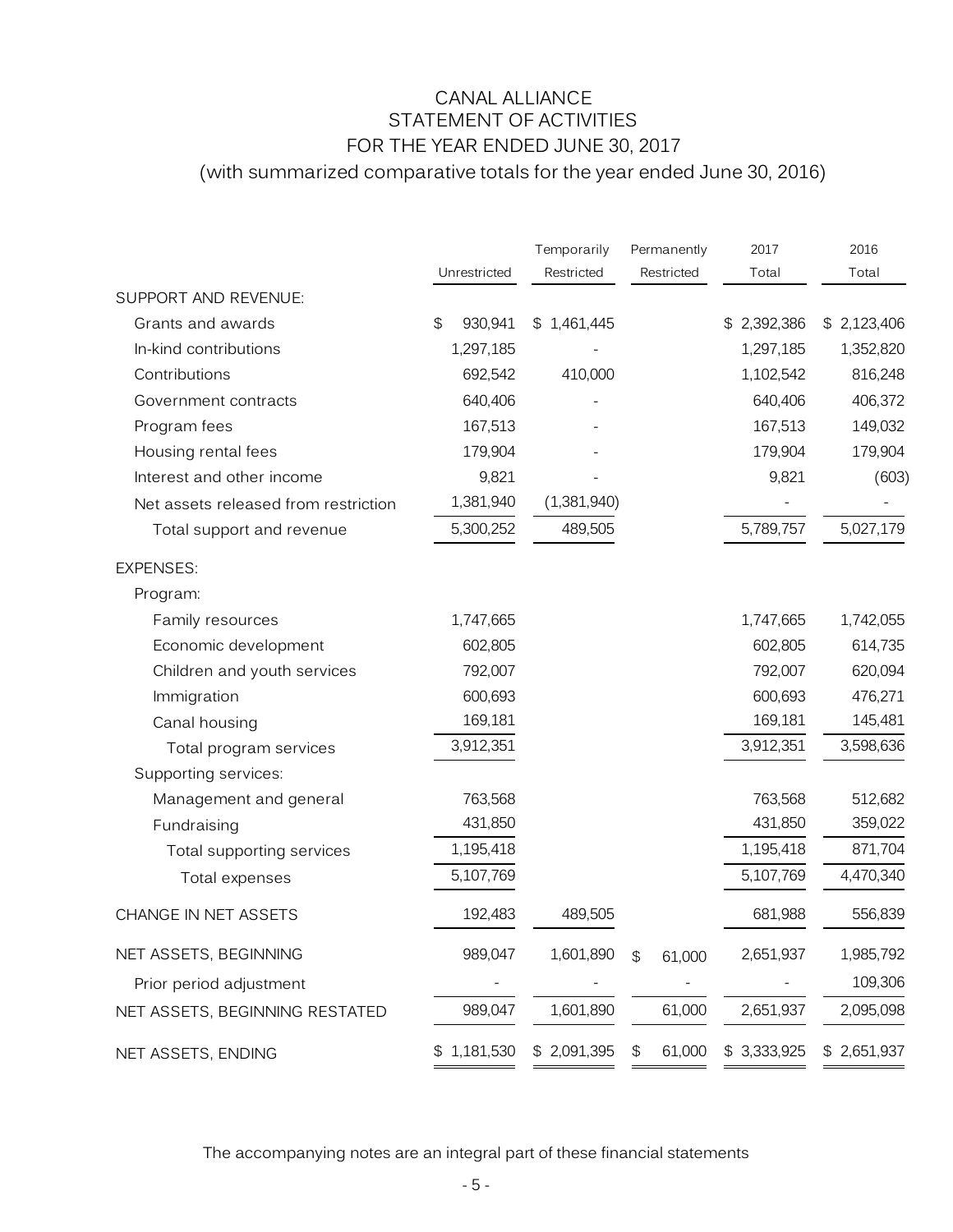#### (with summarized comparative totals for the year ended June 30, 2016) CANAL ALLIANCE STATEMENT OF FUNCTIONAL EXPENSESFOR THE YEAR ENDED JUNE 30, 2017

|                                     |               |               | Children                  |               |             | Total           |               |             |            |                 |                 |
|-------------------------------------|---------------|---------------|---------------------------|---------------|-------------|-----------------|---------------|-------------|------------|-----------------|-----------------|
|                                     | Family        | Economic      | and Youth                 |               | Canal       | Program         | Management    |             | Shared     | 2017            | 2016            |
|                                     | Resources     | Development   | Services                  | Immigration   | Housing     | Expense         | and General   | Fundraising | costs      | Total           | Total           |
| Salaries and benefits               | 453,921<br>\$ | \$<br>262,732 | $\mathfrak{S}$<br>468,962 | \$423,994     |             | \$<br>1,609,609 | \$<br>509,088 | \$279,280   | \$100,881  | \$<br>2,498,858 | \$<br>2,124,746 |
| Direct assistance (In-kind)         | 1,071,212     | 164,409       | 53,097                    | 5,582         |             | 1,294,300       | 2,885         | 100         |            | 1,297,285       | 1,352,820       |
| Client support                      | 22,819        |               | 882                       | 205           |             | 23,906          |               |             |            | 23,906          | 20,904          |
| Occupancy                           | 50,753        | 49,990        | 97,280                    | 35,287        | \$<br>6,643 | 239,953         | 30,216        | 32,347      | (5,240)    | 297,276         | 293,740         |
| Professional & contract services    | 41,237        | 33,898        | 17,298                    | 28,090        | 10,966      | 131,489         | 114,634       | 7,184       | 117,957    | 371,264         | 149,618         |
| Scholarships                        |               |               | 51,750                    |               |             | 51,750          |               |             |            | 51,750          | 57,000          |
| Staff development and travel        | 5,539         | 1,014         | 13,971                    | 12,878        |             | 33,402          | 18,767        | 22,468      | 3,054      | 77,691          | 39,837          |
| Dues, fees and charges              | 250           |               | 95                        | 3,901         | 59,778      | 64,024          | 18,760        | 2,907       | 1,145      | 86,836          | 54,309          |
| Program books, equipment & supplies | 3,173         | 23,952        | 2,340                     | 3,499         |             | 32,964          |               | 3,141       |            | 36,105          | 4,233           |
| Program costs                       | 1,298         | 274           | 1,335                     | 3,107         |             | 6,014           | (142)         | 2,635       |            | 8,507           | 32,323          |
| Stipends                            | 27,588        |               |                           |               |             | 27,588          | 740           |             |            | 28,328          | 27,965          |
| Equipment leases & maintenance      |               |               |                           | 2,520         |             | 2,520           |               |             | 17,114     | 19,634          | 21,168          |
| Interest expense                    |               |               |                           |               | 36,026      | 36,026          |               |             |            | 36,026          | 37,076          |
| Supplies & equipment                |               |               | 5,219                     | 18,285        |             | 23,504          | 2,634         | 4,198       | 99,284     | 129,620         | 86,288          |
| Insurance                           |               |               |                           | 3,116         | 10,001      | 13,117          | 13,420        |             |            | 26,537          | 19,307          |
| Advertising                         |               | 36            |                           |               |             | 36              |               | 20          | 7,235      | 7,291           | 1,923           |
| Bad debt expense                    |               |               |                           |               |             |                 |               |             |            |                 | 23,643          |
| Postage & printing                  | 420           | 77            | 217                       | 8,965         |             | 9,679           | 292           | 20,242      | 3,910      | 34,123          | 25,284          |
| Operating costs                     | 40,425        | 37,393        | 50,531                    | 22,234        |             | 150,583         | 23,244        | 28,298      | (202, 125) |                 | 4,194           |
| Technical support                   | 29,030        | 29,030        | 29,030                    | 29,030        | $\sim$      | 116,120         | 29,030        | 29,030      | (174, 180) |                 |                 |
| Subtotal                            | 1,747,665     | 602,805       | 792,007                   | 600,693       | 123,414     | 3,866,584       | 763,568       | 431,850     | (30, 965)  | 5,031,037       | 4,376,378       |
| Depreciation                        |               |               |                           |               | 45,767      | 45,767          |               |             | 30,965     | 76,732          | 93,962          |
| Total expenses                      | \$1.747.665   | 602,805<br>\$ | 792,007<br>\$             | 600,693<br>\$ | \$169,181   | \$<br>3,912,351 | \$<br>763,568 | \$431,850   | \$         | \$<br>5,107,769 | \$<br>4,470,340 |
|                                     |               |               |                           |               |             |                 |               |             |            |                 |                 |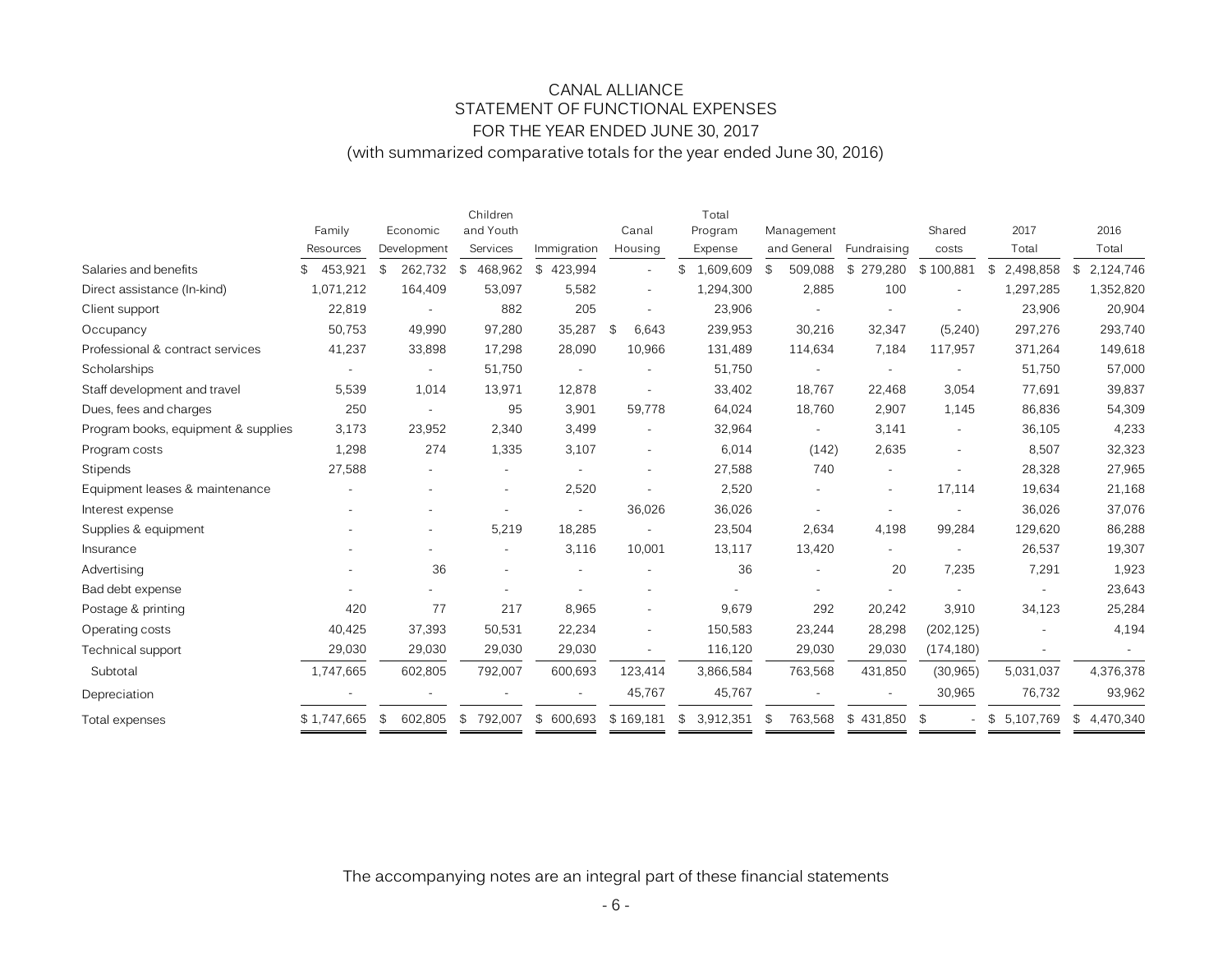# CANAL ALLIANCE STATEMENT OF CASH FLOWS FOR THE YEAR ENDED JUNE 30, 2017

(with summarized comparative totals for the year ended June 30, 2016)

| CASH FLOWS FROM OPERATING ACTIVITIES:<br>$\mathfrak{S}$<br>681,988<br>$\frac{1}{2}$<br>552,416<br>Change in net assets<br>Adjustments to reconcile change in net<br>assets to cash from operations<br>76,732<br>86,437<br>Depreciation<br>Net unrealized gain on investments<br>(146)<br>(27)<br>(Increase) decrease in:<br>Grants and contracts receivable<br>208,247<br>(530,900)<br>Accounts and other receivables<br>77,981<br>20,579<br>5,435<br>Prepaid expenses and other assets<br>(11, 559)<br>Increase (decrease) in:<br>(16, 678)<br>Accounts payable and accrued expenses<br>(16, 013)<br>8,122<br>(11,860)<br>Accrued compensation<br>(850)<br>(1,500)<br>Deferred revenue<br>1,040,831<br>87,573<br>Total cash provided by operations<br>CASH FLOWS FROM INVESTING ACTIVITIES:<br>Purchase of investments<br>(8,635)<br>5,424<br>CASH FLOWS FROM FINANCING ACTIVITIES:<br>(21, 264)<br>(20, 430)<br>Principal payments on long-term debt<br>NET CHANGE IN CASH<br>72,567<br>1,010,932<br>822,329<br>894,896<br>CASH, beginning of year<br>\$<br>1,905,828<br>894,896<br>\$<br>CASH, end of year<br>Supplemental information: |                        | 2017         |    | 2016   |  |  |
|--------------------------------------------------------------------------------------------------------------------------------------------------------------------------------------------------------------------------------------------------------------------------------------------------------------------------------------------------------------------------------------------------------------------------------------------------------------------------------------------------------------------------------------------------------------------------------------------------------------------------------------------------------------------------------------------------------------------------------------------------------------------------------------------------------------------------------------------------------------------------------------------------------------------------------------------------------------------------------------------------------------------------------------------------------------------------------------------------------------------------------------------|------------------------|--------------|----|--------|--|--|
|                                                                                                                                                                                                                                                                                                                                                                                                                                                                                                                                                                                                                                                                                                                                                                                                                                                                                                                                                                                                                                                                                                                                            |                        |              |    |        |  |  |
|                                                                                                                                                                                                                                                                                                                                                                                                                                                                                                                                                                                                                                                                                                                                                                                                                                                                                                                                                                                                                                                                                                                                            |                        |              |    |        |  |  |
|                                                                                                                                                                                                                                                                                                                                                                                                                                                                                                                                                                                                                                                                                                                                                                                                                                                                                                                                                                                                                                                                                                                                            |                        |              |    |        |  |  |
|                                                                                                                                                                                                                                                                                                                                                                                                                                                                                                                                                                                                                                                                                                                                                                                                                                                                                                                                                                                                                                                                                                                                            |                        |              |    |        |  |  |
|                                                                                                                                                                                                                                                                                                                                                                                                                                                                                                                                                                                                                                                                                                                                                                                                                                                                                                                                                                                                                                                                                                                                            |                        |              |    |        |  |  |
|                                                                                                                                                                                                                                                                                                                                                                                                                                                                                                                                                                                                                                                                                                                                                                                                                                                                                                                                                                                                                                                                                                                                            |                        |              |    |        |  |  |
|                                                                                                                                                                                                                                                                                                                                                                                                                                                                                                                                                                                                                                                                                                                                                                                                                                                                                                                                                                                                                                                                                                                                            |                        |              |    |        |  |  |
|                                                                                                                                                                                                                                                                                                                                                                                                                                                                                                                                                                                                                                                                                                                                                                                                                                                                                                                                                                                                                                                                                                                                            |                        |              |    |        |  |  |
|                                                                                                                                                                                                                                                                                                                                                                                                                                                                                                                                                                                                                                                                                                                                                                                                                                                                                                                                                                                                                                                                                                                                            |                        |              |    |        |  |  |
|                                                                                                                                                                                                                                                                                                                                                                                                                                                                                                                                                                                                                                                                                                                                                                                                                                                                                                                                                                                                                                                                                                                                            |                        |              |    |        |  |  |
|                                                                                                                                                                                                                                                                                                                                                                                                                                                                                                                                                                                                                                                                                                                                                                                                                                                                                                                                                                                                                                                                                                                                            |                        |              |    |        |  |  |
|                                                                                                                                                                                                                                                                                                                                                                                                                                                                                                                                                                                                                                                                                                                                                                                                                                                                                                                                                                                                                                                                                                                                            |                        |              |    |        |  |  |
|                                                                                                                                                                                                                                                                                                                                                                                                                                                                                                                                                                                                                                                                                                                                                                                                                                                                                                                                                                                                                                                                                                                                            |                        |              |    |        |  |  |
|                                                                                                                                                                                                                                                                                                                                                                                                                                                                                                                                                                                                                                                                                                                                                                                                                                                                                                                                                                                                                                                                                                                                            |                        |              |    |        |  |  |
|                                                                                                                                                                                                                                                                                                                                                                                                                                                                                                                                                                                                                                                                                                                                                                                                                                                                                                                                                                                                                                                                                                                                            |                        |              |    |        |  |  |
|                                                                                                                                                                                                                                                                                                                                                                                                                                                                                                                                                                                                                                                                                                                                                                                                                                                                                                                                                                                                                                                                                                                                            |                        |              |    |        |  |  |
|                                                                                                                                                                                                                                                                                                                                                                                                                                                                                                                                                                                                                                                                                                                                                                                                                                                                                                                                                                                                                                                                                                                                            |                        |              |    |        |  |  |
|                                                                                                                                                                                                                                                                                                                                                                                                                                                                                                                                                                                                                                                                                                                                                                                                                                                                                                                                                                                                                                                                                                                                            |                        |              |    |        |  |  |
|                                                                                                                                                                                                                                                                                                                                                                                                                                                                                                                                                                                                                                                                                                                                                                                                                                                                                                                                                                                                                                                                                                                                            |                        |              |    |        |  |  |
|                                                                                                                                                                                                                                                                                                                                                                                                                                                                                                                                                                                                                                                                                                                                                                                                                                                                                                                                                                                                                                                                                                                                            |                        |              |    |        |  |  |
|                                                                                                                                                                                                                                                                                                                                                                                                                                                                                                                                                                                                                                                                                                                                                                                                                                                                                                                                                                                                                                                                                                                                            |                        |              |    |        |  |  |
|                                                                                                                                                                                                                                                                                                                                                                                                                                                                                                                                                                                                                                                                                                                                                                                                                                                                                                                                                                                                                                                                                                                                            |                        |              |    |        |  |  |
|                                                                                                                                                                                                                                                                                                                                                                                                                                                                                                                                                                                                                                                                                                                                                                                                                                                                                                                                                                                                                                                                                                                                            |                        |              |    |        |  |  |
|                                                                                                                                                                                                                                                                                                                                                                                                                                                                                                                                                                                                                                                                                                                                                                                                                                                                                                                                                                                                                                                                                                                                            | Cash paid for interest | \$<br>36,026 | \$ | 37,076 |  |  |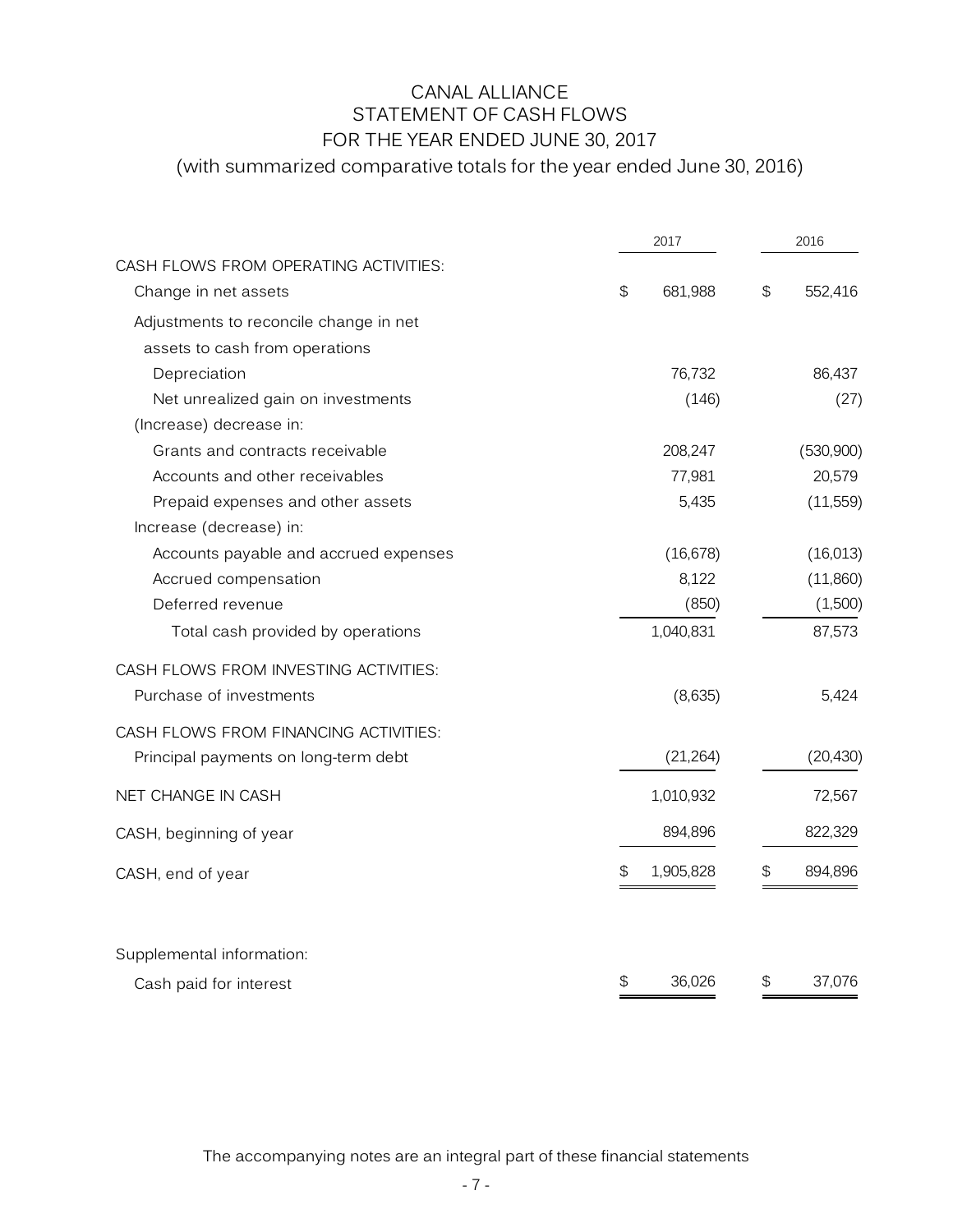#### NOTE 1 ORGANIZATION

Founded in 1982, Canal Alliance (Organization) has been the leading service provider and community advocate for Marin's extremely low-income Latino immigrant community for 35 years. Each year, the Organization collaborates with over 40 agencies and engages 500 volunteers to serve more than 4,000 individuals and families. Canal Alliance was recognized in June 2017 as a California Nonprofit of the Year by the California State Assembly in partnership with the California Association of Nonprofits.

The Organization is located in, and primarily serves immigrants residing in, the Canal neighborhood of San Rafael, which is geographically isolated and densely populated with over 12,000 residents in a two-square mile radius. Most clients come from remote areas of Guatemala, El Salvador and Mexico, and have less than an elementary school education. While Spanish is the primary language for most, some speak native languages and are preliterate in Spanish.

The Organization believes that when extremely low-income immigrants acquire the right skills, they can overcome poverty and build a pathway to success as new Americans. Our model has four integrated strategies aimed at removing the many barriers that Latino immigrants confront in attempting to access education, earning a living wage, and improving their financial security: Case Management, Behavioral Health, Immigration Legal Services, and Education.

Funding is provided principally by contributions, public and private grants and contracts and program fees.

#### NOTE 2 SUMMARY OF SIGNIFICANT ACCOUNTING POLICIES

Basis of Presentation – The accompanying financial statements have been prepared on the accrual basis of the accounting in accordance with accounting principles generally accepted in the United States of America. Under these guidelines, balances and transactions have been presented according to the existence or absence of donor-imposed restrictions.

Unrestricted – Net assets that are not subject to donor-imposed restrictions. These also may be designated for specific purposes by action of the Board of Directors.

Temporarily Restricted - Net Assets subject to donor-imposed stipulations that may or will be met by actions of the Organization to meet the stipulations or that become unrestricted at the date specified by the donor.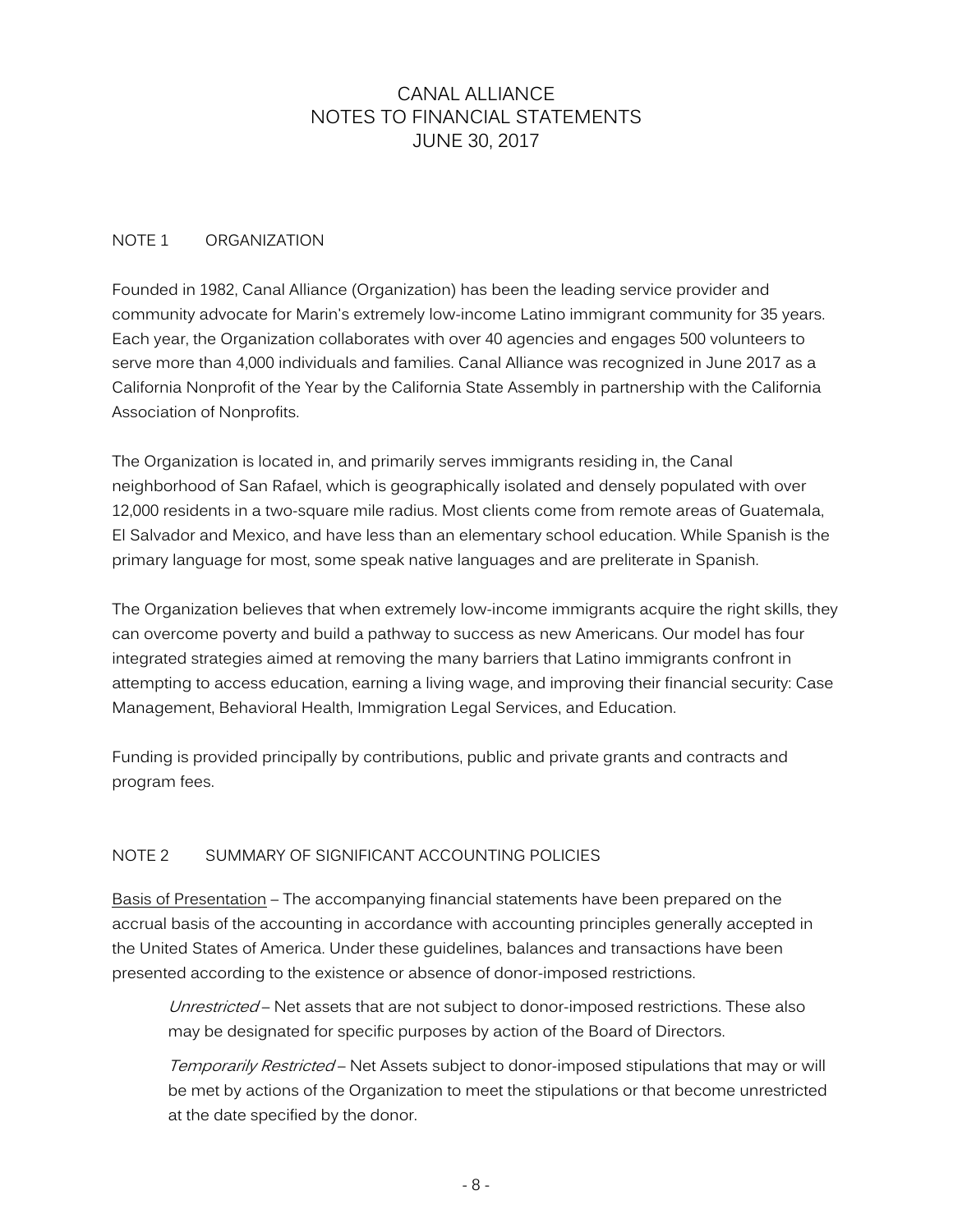#### NOTE 2 SUMMARY OF SIGNIFICANT ACCOUNTING POLICIES, continued

Permanently Restricted – Net assets subject to donor-imposed stipulations that they be maintained permanently by the Organization. The income from these assets is available for either general operations or specific programs as specified by the donor.

Net assets released from restriction - Temporarily restricted net assets are released to unrestricted net assets when the donor-stipulated purpose has been fulfilled and/or the stipulated time period has elapsed.

Other basis of presentation policies – Revenues or support are reported as increases in unrestricted net assets unless subject to donor-imposed restrictions. If temporary restrictions are fulfilled in the same time period the revenue or support is received, the Organization reports the revenue or support as unrestricted. Expenses are reported as decreased in unrestricted net assets. Gains and losses on investments and other assets or liabilities are reported as increases or decreases in unrestricted net assets unless restricted by explicit donor stipulation or by law.

Cash and Cash Equivalents – The Organization considers highly liquid investments purchased with a maturity of three months or less to be cash equivalents.

Concentrations of Credit Risk – The Organization maintains cash balances at local financial institutions insured by the Federal Deposit Insurance Corporation (FDIC) up to \$250,000. At times during the year, the Organization held cash and cash equivalent balances in excess of federally insured limits. The amount in excess of the FDIC limit totaled \$1,703,264 from one institution at June 30, 2017.

Accounts receivable – Receivables are monies due from various sources for services performed the prior month. Allowances for non-payment of receivables are provided based on management's estimates. Management believes receivables at June 30, 2017 will be fully collectible; accordingly, no allowance for uncollectible receivables is recorded.

Grants and contracts receivable – Grants and contracts receivables are monies that are outstanding from signed private grants and government contracts that have not been paid at year end. At June 30, 2016, there was a contract that is past due and is likely not to be paid. For that reason, there an allowance for bad debt was created. The amount of the allowance for bad debt is \$23,642 at June 30, 2017.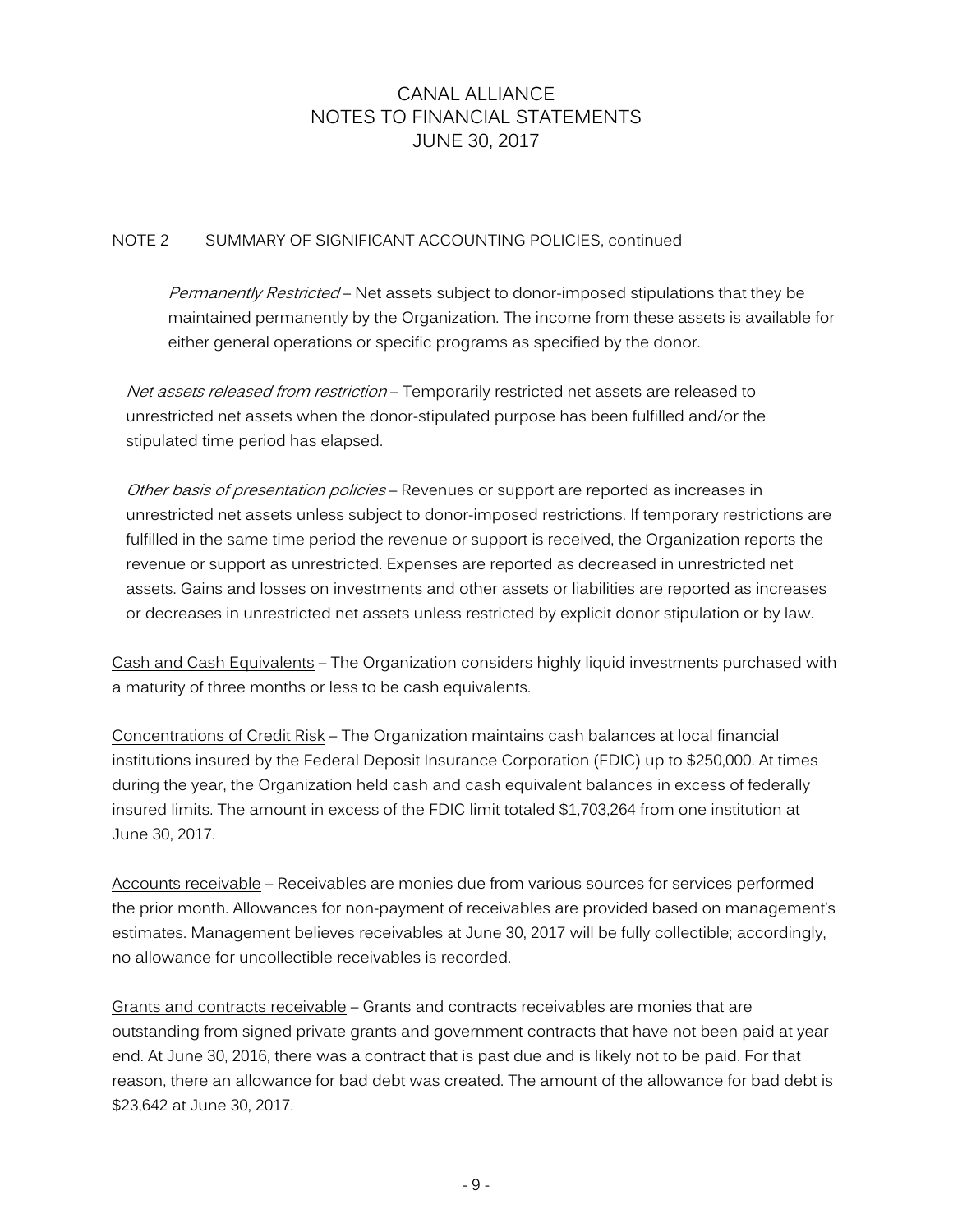#### NOTE 2 SUMMARY OF SIGNIFICANT ACCOUNTING POLICIES, continued

Investments – Investments are certificates of deposits and pooled investment funds and are reported at their fair values in the statement of financial position. The fair value of the certificates of deposits are based upon quoted prices in active markets (Level 1 measurements). The fair value of pooled investment funds is based upon quoted prices for similar securities in active markets (Level 3 measurements). Realized and unrealized gains and losses are included in the change in net assets and are included in the statement of activities as net realized and unrealized gains on investments.

Fair Value Measures – The Organization reports its fair value measures by using a fair value hierarchy defined by generally accepted accounting principles (GAAP) that prioritizes the inputs to valuation techniques used to measure fair value. The hierarchy gives the highest ranking to fair values determined using unadjusted quoted prices in active markets for identical assets and liabilities (Level 1) and the lowest ranking to fair values determined using methodologies and models with unobservable inputs (Level 3).

The three level of the fair value hierarchy under GAAP are:

Level 1 – Unadjusted quoted prices in active markets accessible at the measurement date for identical, unrestricted assets or liabilities.

Level 2 – Quoted prices for similar assets or liabilities in active markets, quoted prices for identical or similar assets or liabilities in markets that are not active, or inputs that are observable either directly or indirectly, for substantially the full term of the asset or liability.

Level  $3$  – Prices for valuation techniques that require inputs that are both significant to the fair value measurement and unobservable (inputs are supported by little or no market activity).

Fixed Assets – The Organization capitalizes all expenditures for property and equipment in excess of \$5,000. Fixed assets are carried at cost or at estimated fair market value at date of donation. Depreciation is calculated using the straight-line method over the useful life of the asset, usually five to forty years.

Income Taxes – The Organization is exempt from Federal and State Income taxes under Internal Revenue Code Section 501(c)(3) and California Franchise Tax Board Code Section 23701d. Therefore, no provision for income taxes has been made in the accompanying financial statements. In addition, the Internal Revenue Service has determined the Organization is not a "private foundation" within the meaning of Section 509(a) of the Internal Revenue Code.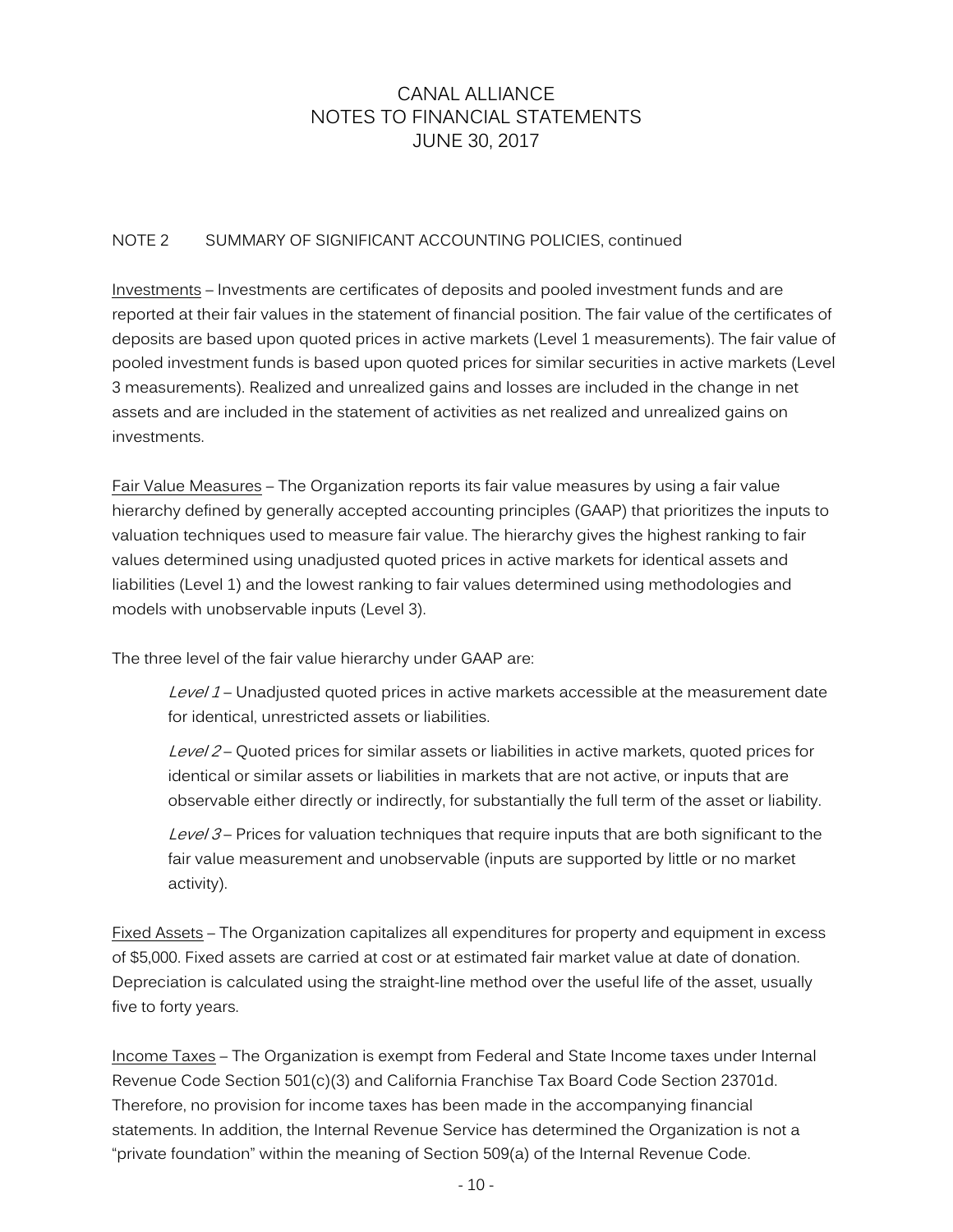#### NOTE 2 SUMMARY OF SIGNIFICANT ACCOUNTING POLICIES, continued

Income Taxes, continued – Management of the Organization considers the likelihood of changes by taxing authorities in its filed tax returns and recognizes a liability for or discloses potential significant changes if management believes it is more likely than not for a change to occur, including changes to the Organization's status as a not-for-profit entity. Management believes the Organization met the requirements to maintain its tax-exempt status and, therefore, no provision for income taxes has been provided in these financial statements. The Organization's tax returns for the past three years are subject to examination by tax authorities, and may change upon examination.

Estimates – The preparation of financial statements in conformity with generally accepted accounting principles requires management to make estimates and assumptions that affect certain reported amounts and disclosures. Accordingly, actual results could differ from these estimates.

Functional Allocation of Expenses – The costs of providing the various programs and other activities have been summarized on a functional basis in the Statement of Activities. Accordingly, certain costs have been allocated among the programs and supporting services.

Donated Services and Items – Some people have contributed amounts of time and inventory to the activities of the Organization without compensation. The financial statements do not reflect the value of those contributed services and items, because no reliable basis exists for determining an appropriate valuation, with the exception for specialized services as allowed by generally accepted accounting principles.

Summarized Financial Information – The financial statements include certain prior year summarized comparative information in total but not by net asset class. Such information does not include sufficient detail to constitute a presentation in conformity with accounting principles generally accepted in the United States of America. Accordingly, such information should be read in conjunction with the Organization's financial statements for the year ended June 30, 2016, from which the summarized information was derived.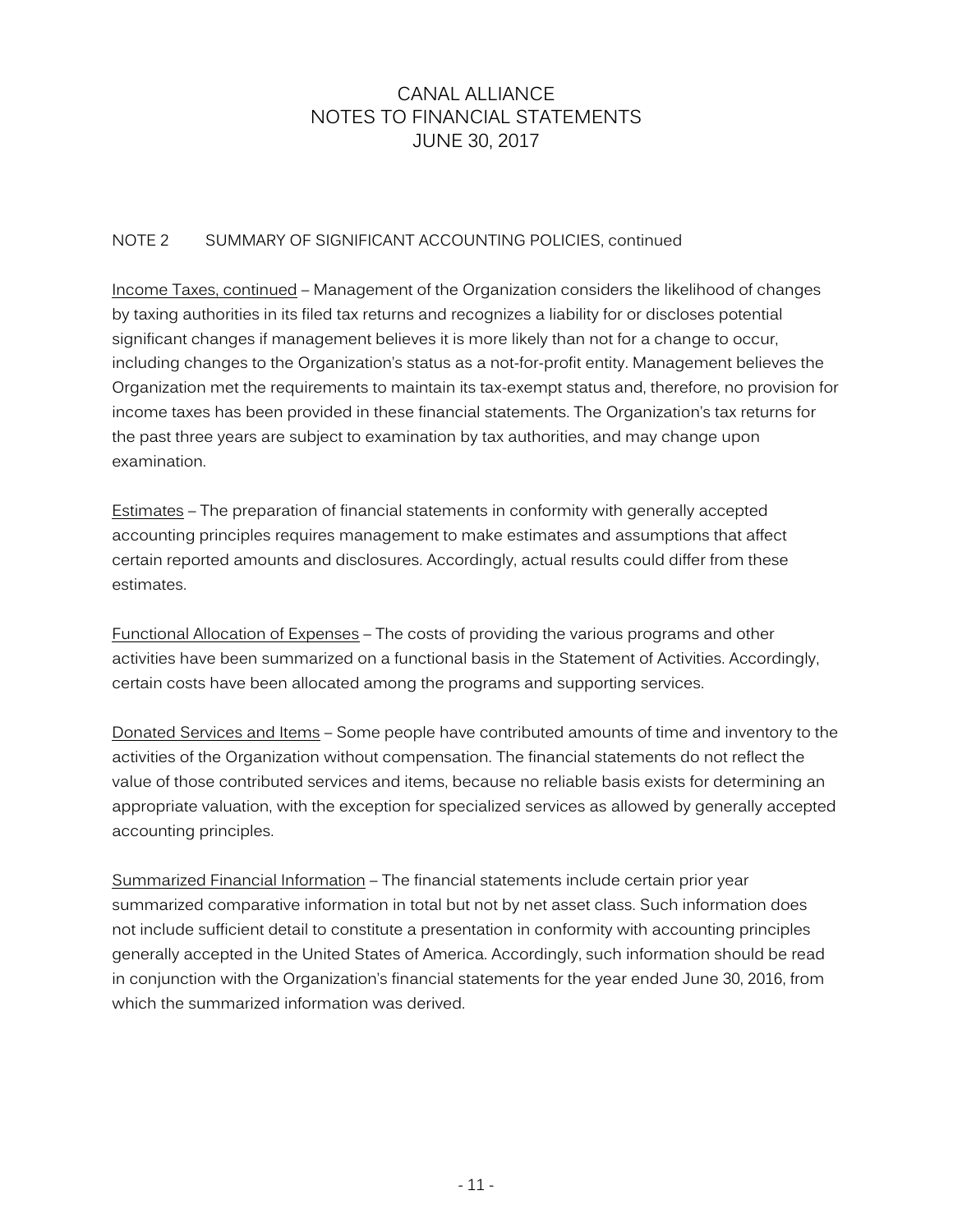#### NOTE 3 FAIR VALUE MEASUREMENTS AND INVESTMENTS

The following table presents the assets and liabilities recognized in the accompanying statements of financial position that are measured at fair value on a recurring basis and the level within the fair value hierarchy in which those fair value measurements fall at June 30, 2017:

|                         | Total |             |    | Level 1     | Level 3 |        |  |
|-------------------------|-------|-------------|----|-------------|---------|--------|--|
| Certificates of deposit | \$    | $50.396$ \$ |    | $50.396$ \$ |         |        |  |
| Pooled investment funds |       | 80,894      |    |             |         | 80,894 |  |
| Total                   | \$    | 131.290     | \$ | 50,396      | \$      | 80,894 |  |

Investment earnings are as follows for the year ended June 30, 2017:

| Investment gain |  | 9,821 |
|-----------------|--|-------|
|-----------------|--|-------|

#### NOTE 4 BENEFICIAL INTEREST IN ASSETS HELD BY MARIN COMMUNITY FOUNDATION

Assets held by the Marin Community Foundation are essentially an endowed component fund (Fund) for the benefit of the Organization. The Organization has granted the Foundation variance power which gives the Foundation's Board of Trustees (Trustees) the power to use the Fund for other purposes in certain circumstances. The Fund is subject to the Foundation's investment and spending policies. The Trustees shall determine distributions to be made from assets of the Fund with the advice from the Organization. The recommendations of the Organization are advisory only and not binding on the Trustees. The Trustees may authorize distributions consistent with the prevailing spending rule of the Foundation at such intervals as they shall deem appropriate after having considered the recommendations for the Organization. The Organization reports the fair value of the Fund as Beneficial Interest in Assets Held by the Marin Community Foundation in the statement of financial position and reports distributions received as investment income. Changes in the value of the Fund are reported as gains or losses in the statement of activities.

| Balance, beginning of year           | \$72,259 |
|--------------------------------------|----------|
| Interest, dividends, unrealized gain | 8.635    |
| Balance at June 30, 2017             | \$80,894 |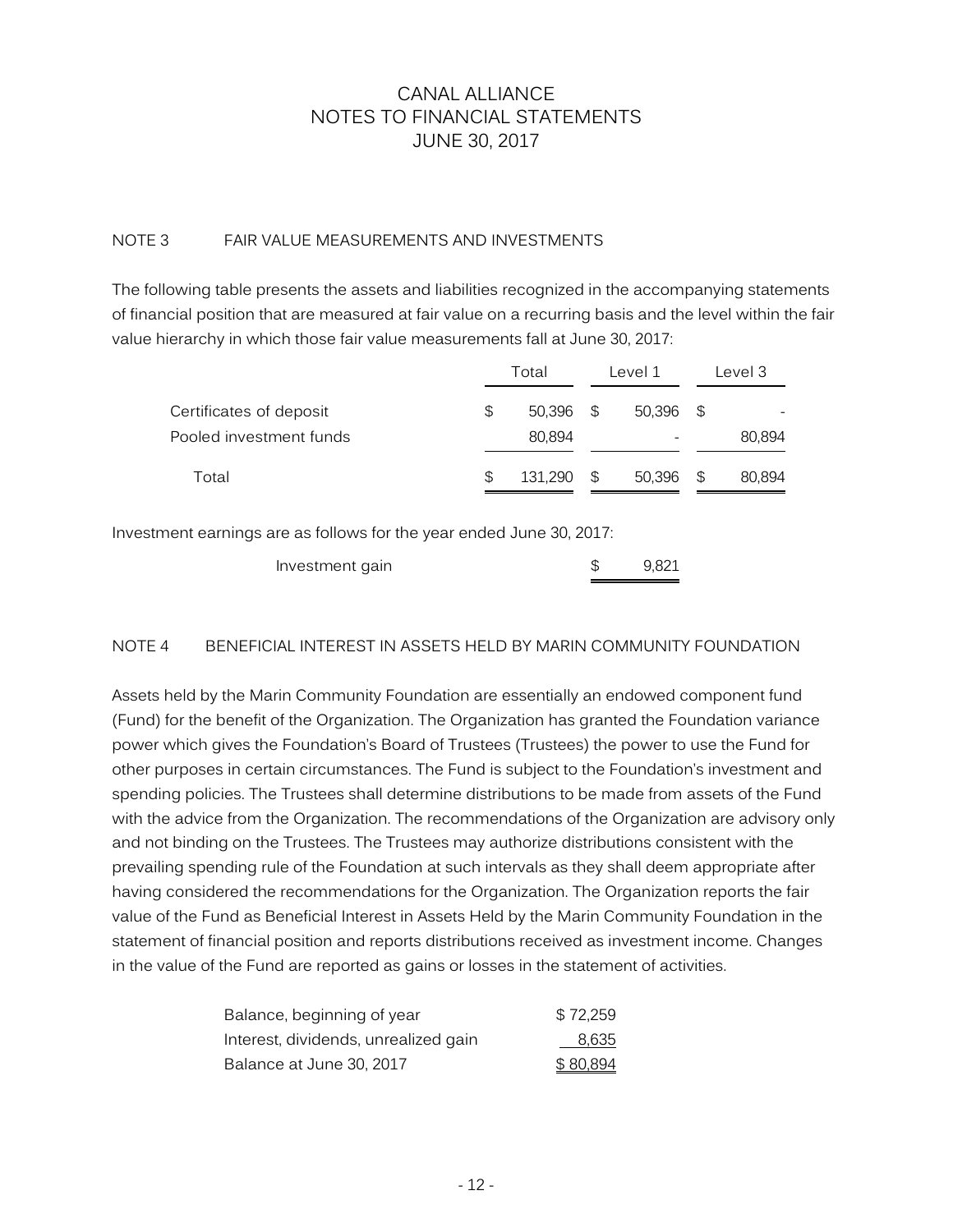#### NOTE 5 ACCRUED VACATION

Accumulated unpaid employee vacation benefits are recognized as liabilities of the Organization. The value of accumulated vacation at June 30, 2017 is \$79,138.

Sick leave benefits are accumulated for each qualified employee. Those employees do not gain a vested right to accumulated sick leave. Accumulated sick leave benefits are recorded as expenses in the period taken.

#### NOTE 6 LINE OF CREDIT

The Organization has a revolving line of credit for \$200,000 with Bank of Marin. The line of credit expires January 2018. As of June 30, 2017, there is no outstanding balance. Interest is payable at prime rate plus 1.5 percent, which was 4.25 percent at June 30, 2017. The line of credit is secured by substantially all assets of the Organization. There are non-financial covenants related to this line of credit with which the Organization must comply.

#### NOTE 7 LONG-TERM DEBT

Long-term debt consists of the following at June 30, 2017:

| Collateral<br>Lender    |                               | Maturity<br>Date                 | Interest<br>Rate | Monthly<br>Payment |       | <b>Balance</b><br>Due |         |  |
|-------------------------|-------------------------------|----------------------------------|------------------|--------------------|-------|-----------------------|---------|--|
| N/A                     | <b>Buckelew</b><br>Programs   | Upon 180 days<br>written request | ΝA               |                    | ΝA    |                       | 30,000  |  |
| Novato St.<br>Locations | Marin Community<br>Foundation | June, 2021                       | 4.0              | \$                 | 4.774 | \$                    | 887,607 |  |

Interest paid to Marin Community Foundation for the year ended June 30, 2017 is \$36,026.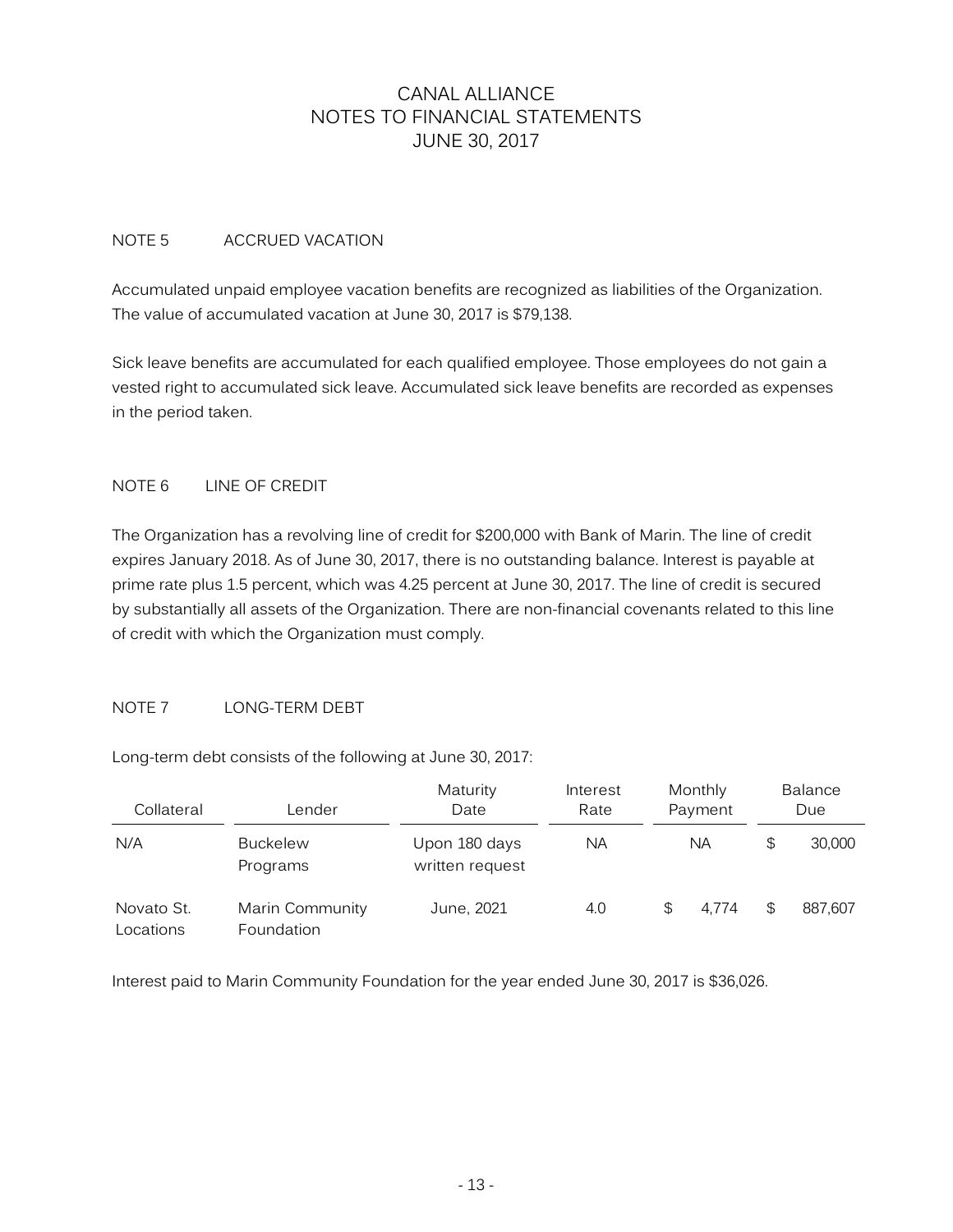#### NOTE 7 LONG-TERM DEBT, continued

Future maturities are as follows as of June 30:

| 2018       | \$<br>22,189 |
|------------|--------------|
| 2019       | 23,093       |
| 2020       | 24,034       |
| 2021       | 25,014       |
| 2022       | 23,903       |
| Thereafter | 799,374      |

#### NOTE 8 UNRESTRICTED NET ASSETS

Unrestricted net assets at June 30, 2017 are as follows:

| Net investment in fixed assets | \$1.147.743 |
|--------------------------------|-------------|
| Undesignated                   | 33.787      |
| Total                          | \$1.181.530 |

#### NOTE 9 TEMPORARILY RESTRICTED NET ASSETS

Temporarily restricted net assets of June 30, 2017 are as follows:

| Administration              | \$<br>420,557 |
|-----------------------------|---------------|
| Family resources            | 400,000       |
| Economic development        | 333,700       |
| Children and youth services | 427,500       |
| Immigration                 | 509,638       |
| Total                       | 2,091,395     |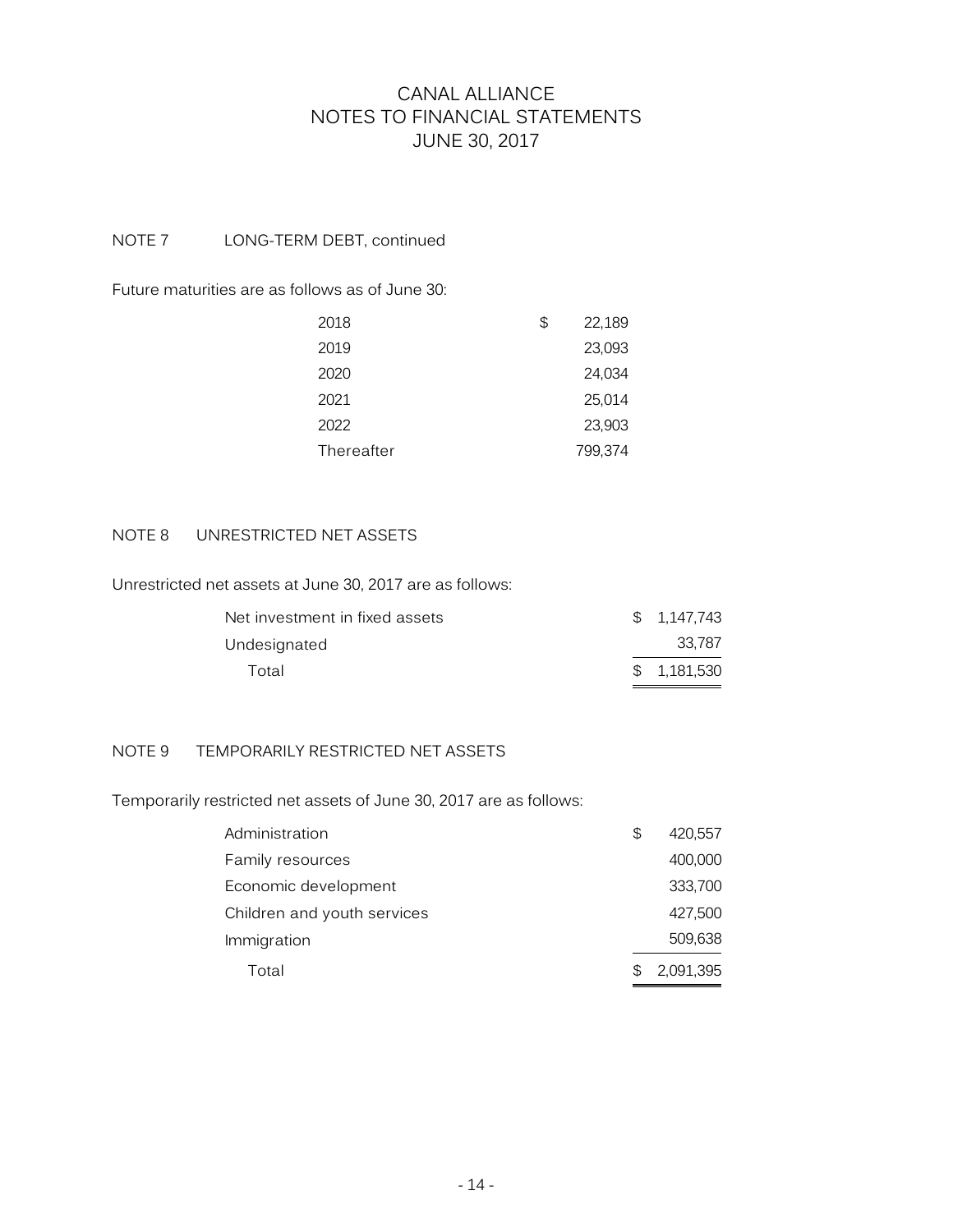#### NOTE 10 PERMANENTLY RESTRICTED NET ASSETS

The Organization received donations which must be invested in perpetuity and remain permanently restricted. Only the earnings from the investment may be used at the Board's discretion. Any negative changes in the fair value of these funds must come out of the Organization's unrestricted or temporarily restricted funds, and would, therefore, not change the permanently restricted amount.

#### **Interpretation of Relevant Law**

The Board of Directors of the Organization has interpreted California's enacted version of the Uniform Prudent Management of Institutional Funds Act (UPMIFA) as requiring the preservation of the fair market value of the donor-restricted endowment funds absent explicit donor stipulations to the contrary.

In accordance with UPMIFA, the Organization considers the following factors in making a determination to appropriate or accumulate donor-restricted endowment funds:

- (1) The duration and preservation of the fund
- (2) The purposes of the Organization and the donor-restricted endowment fund
- (3) General economic conditions
- (4) The possible effect of inflation and deflation
- (5) The expected total return from income and the appreciation of investments
- (6) Other resources of the Organization
- (7) The investment policies of the Organization

Funds with deficiencies: From time to time, the fair value of assets associated with individual donor-restricted endowment funds may fall below the level that the donor or UPMIFA requires the Organization to retain as a fund of perpetual duration.

During the year ended June 30, 2017, the Organization received gain of \$8,635 which had not been appropriated for expenditure.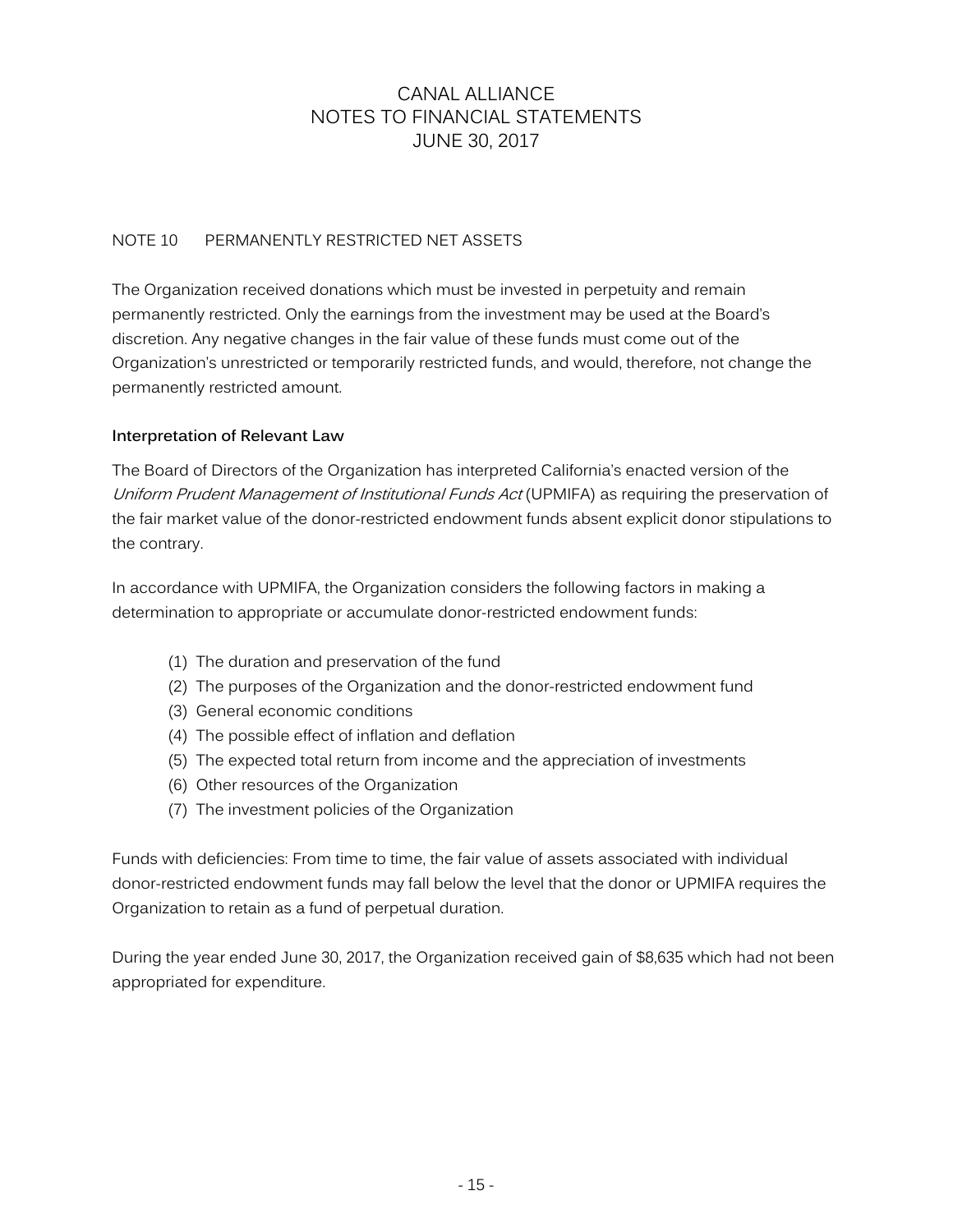#### NOTE 10 PERMANENTLY RESTRICTED NET ASSETS, continued

#### **Interpretation of Relevant Law, continued**

Changes in the Beneficial Interest in Assets Held by Marin Community Foundation for the year ended June 30, 2017 are as follows:

|                                    | Unrestricted | Temporarily<br>Restricted |                                  | Permanently<br>Restricted | Total  |
|------------------------------------|--------------|---------------------------|----------------------------------|---------------------------|--------|
|                                    |              |                           |                                  |                           |        |
| Beneficial interest, beginning     | 11.259       |                           | - \$<br>$\overline{\phantom{0}}$ | 61.000                    | 72.259 |
| Investment gain                    | 8.635        |                           | -                                | $\overline{\phantom{0}}$  | 8.635  |
| Beneficial interest, June 30, 2016 | 19.894       | \$.                       | - \$<br>Ξ.                       | 61.000                    | 80.894 |

#### NOTE 11 NET ASSETS RELEASED FROM RESTRICTIONS

Net assets were released from restrictions by incurring expenses satisfying the restricted purposes or by the occurrence of the other events specified by donors during the year ended June 30, 2017 as follows:

| Family resources            | \$<br>465,000   |
|-----------------------------|-----------------|
| Administration              | 381,240         |
| Economic development        | 200,000         |
| Immigration                 | 170,700         |
| Children and youth services | 165,000         |
| Total                       | \$<br>1,381,940 |

#### NOTE 12 RETIREMENT PLAN

The Organization has established a defined contribution retirement plan for eligible employees, sponsored by the Organization through Vanguard and American Funds. Employees are eligible if they are 21 years of age or older. All eligible employees may make voluntary contributions by salary reduction to the plan, up to the limit allowed by law. The Organization does not contribute to the plan.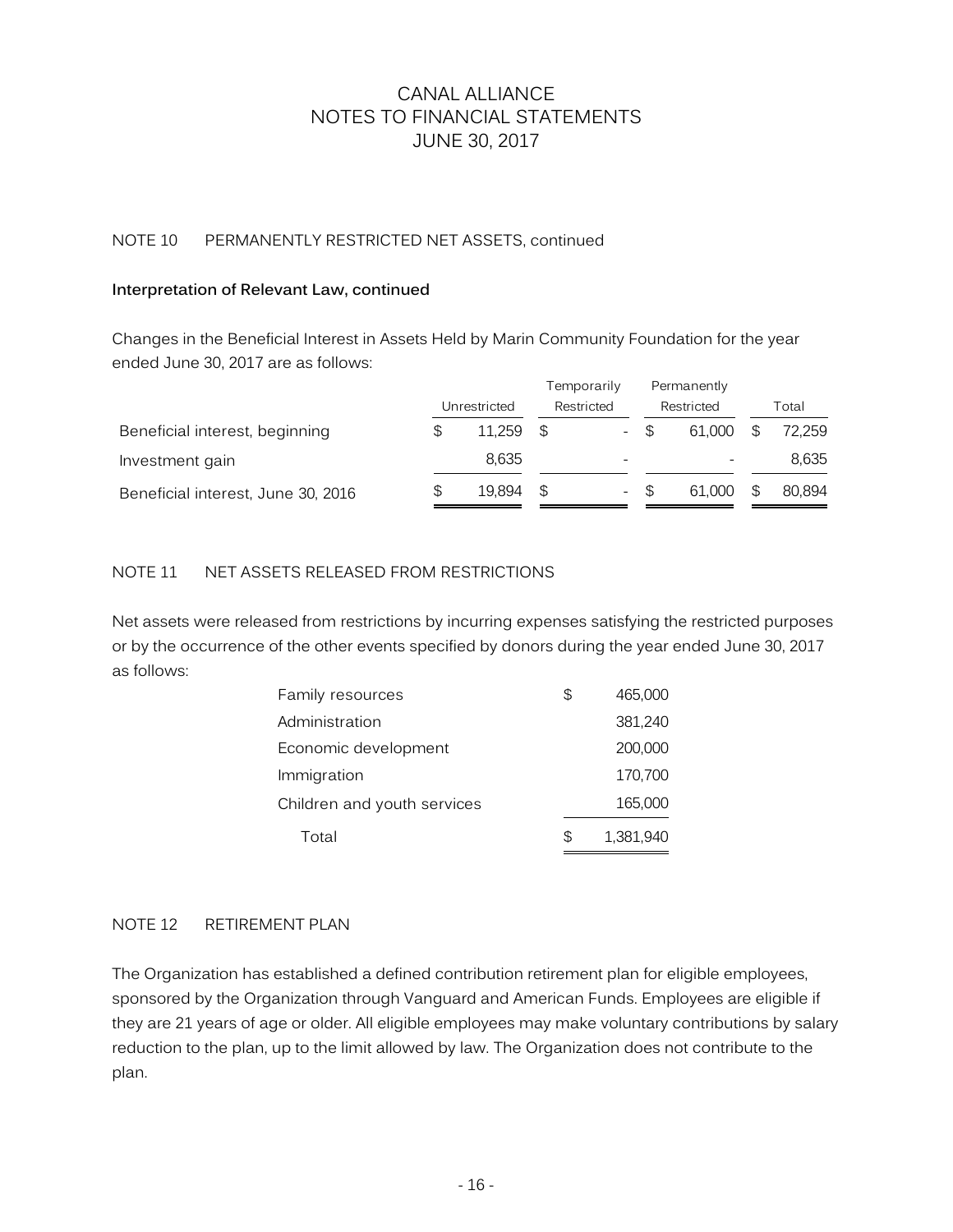#### NOTE 13 COMMITMENTS AND CONTINGENCIES

The Organization is obligated under a non-cancelable operating lease agreement for its facilities at 91 Larkspur Street and 130 Alto Street, San Rafael, California. The monthly lease payments range from \$17,926 to \$18,654 through the life of the lease. The lease expires in March 2021.

The Organization is also under contracts for rented office equipment. Monthly payments range from \$106 to \$841. The contracts expire at various times.

The following is a schedule of the minimum lease commitments for the years ending June 30:

| 2018 | \$<br>238.757 |
|------|---------------|
| 2019 | 235,584       |
| 2020 | 222.183       |
| 2021 | 167,886       |

Rent expense and equipment lease expense for the year ended June 30, 2017 were \$218,217 and \$19,634, respectively.

Conditions contained within the various contracts awarded to the Organization are subject to the funding agencies' criteria and regulations under which expenditures may be charged against and are subject to audit under such regulations and criteria. Occasionally, such audits may determine that certain costs incurred against the grants may not apply with the established criteria governing them. In such cases, the Organization could be held responsible for repayments to the funding agency for the costs or be subject to reductions of future funding in the amount of such costs. Management does not anticipate any material questioned costs for the contracts and grants administered through the year ended June 30, 2017.